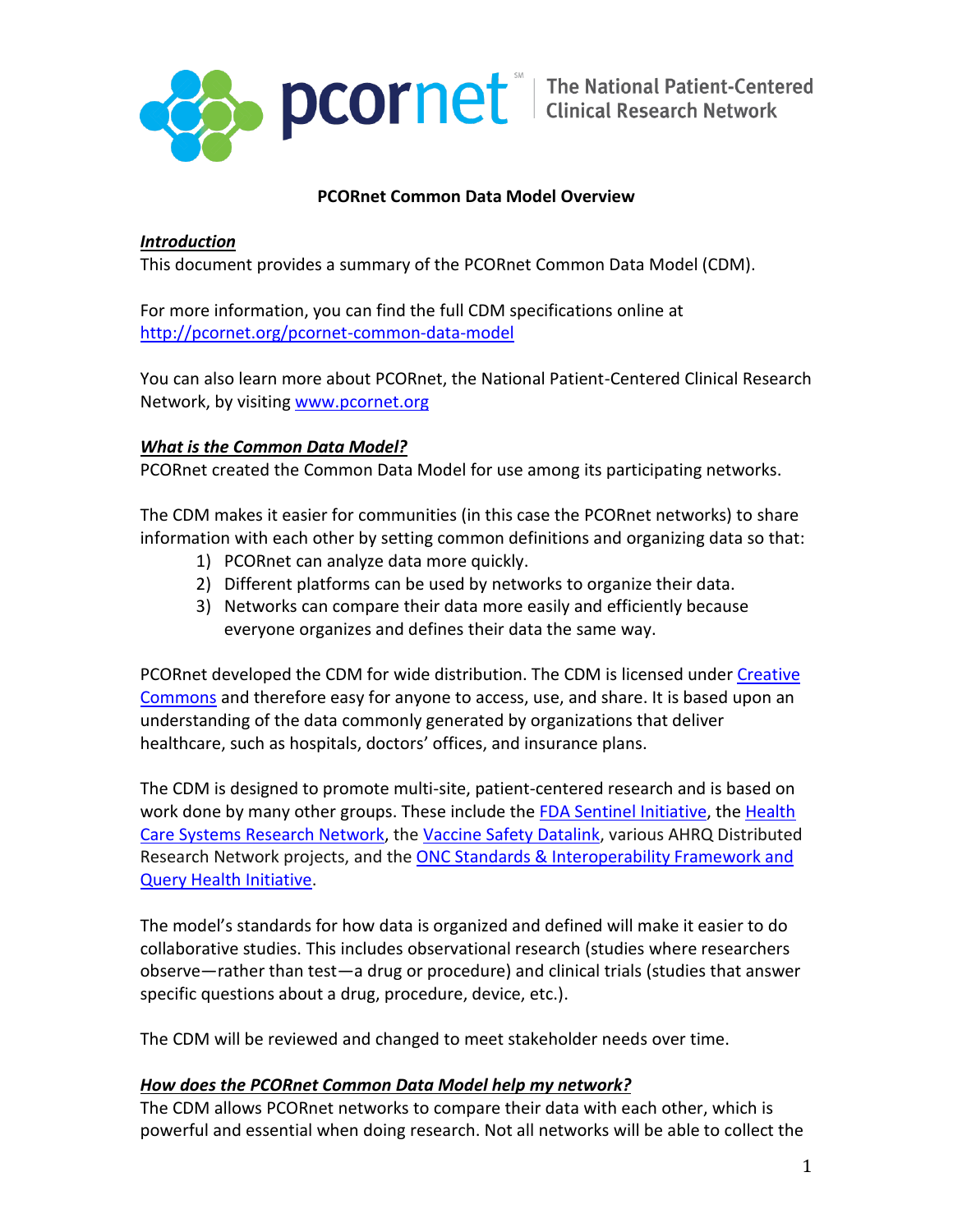same data elements. Using the CDM, organizations can contribute to overall knowledge with their available data sources, even when they are different than other networks.

The CDM provides guidance on how to build and manage your PCORnet analysis database. Your organization's database programmers can access these guides, including standardized keys (codes). The CDM provides a way to map between the format in which you entered data and the CDM representation. This preserves the values and variables within your data sets while allowing for data comparison *across* organizations and networks.

Data handling can be costly and often takes a lot of time and effort. The CDM is based upon standardized codes that are routinely used in healthcare settings. This means that data can be compared more reliably.

For example, date of birth is a common piece of patient information that is collected. Most studies require it, but organizations use different codes for it. This can quickly become confusing and hard to manage, unless there are standards like those in the CDM. A clinic might code birthdate as "Date\_of\_Birth," a health system might call it "Birth\_DT," and a health registry might use the code "DOB." In this example, the CDM offers a universal variable: "BIRTH\_DATE." Each organization's system can map its own birth date, no matter how it is labeled, to this variable. By using the CDM, your organization keeps control over your members' data, but you can also collaborate with other groups or researchers to run more effective observational research and clinical trials.

# *What is the history of the Common Data Model?*

The CDM has already released several versions and continues to evolve.

- Version 1.0 (released in May 2014) focused on a foundation of data elements that tend to be readily available.
- Version 2.0 (released February 2015) added data elements in new domains of data.
- Version 3.0 (released in June 2015) continues to expand domains, including key information to support pragmatic clinical trial execution.
- Version 3.1 (released in November 2016) makes additional improvements to Version 3.0.

Implementation of each new version incorporates lessons learned during the phases before it. Each organization that uses the CDM must document which version it uses and how it is used. This helps PCORnet track progress and continue to improve the CDM.

# *What should I know about version 3.0?*

The CDM version 3.0 includes several upgrades that make it easier to organize data and manage the database:

1. Additional data elements. Ten new fields in existing tables and five new tables have been added to expand the amount and types of information being represented.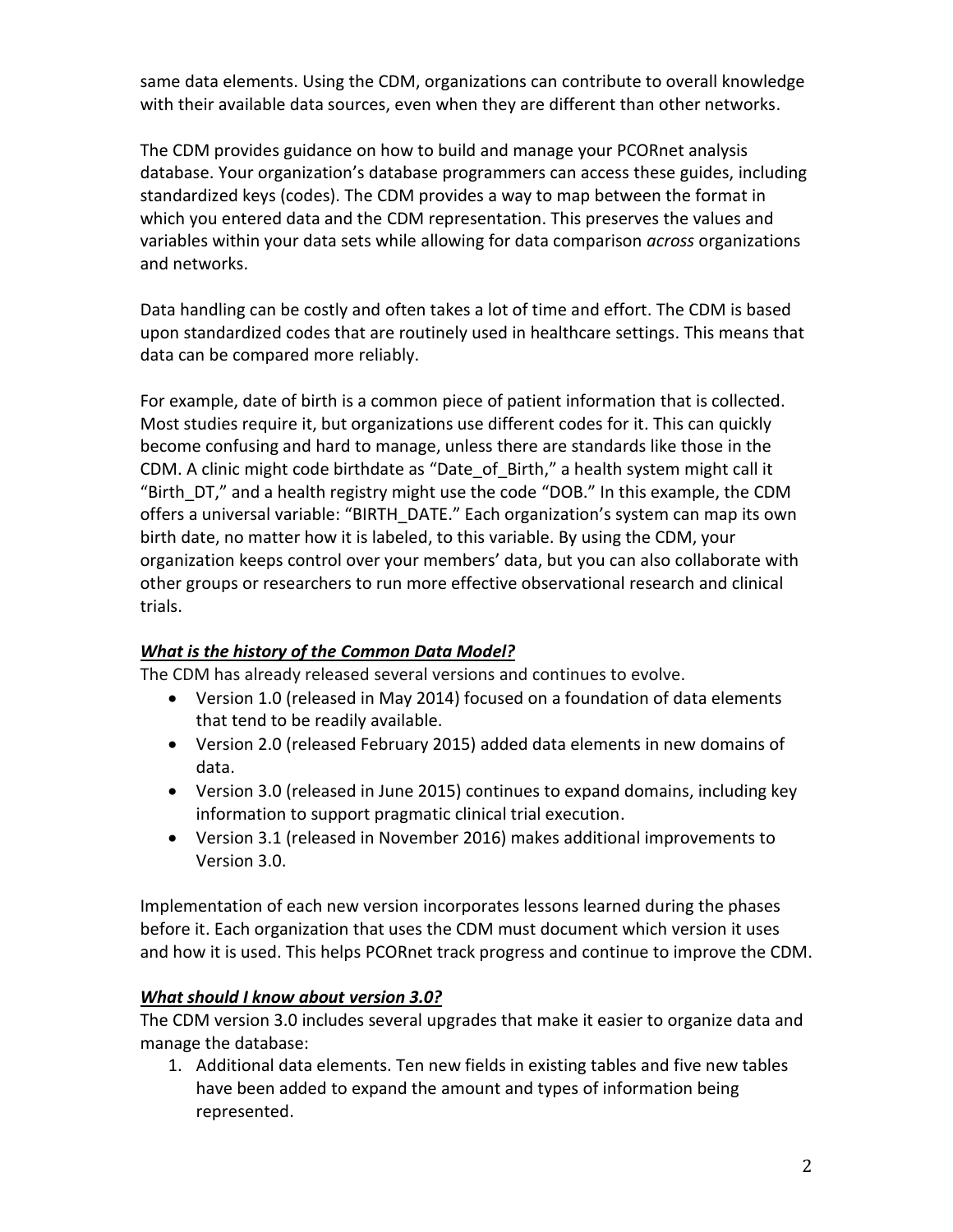- 2. Modifications to relational integrity specifications and to date formatting practices. This means that data tables have more rules around null values (when no information is entered) and foreign keys (relationships between tables).
- 3. New specifications to allow the CDM to run with SAS, a computer program used for statistical analyses.
- 4. A new method for representing dates consistently across organizations.
- 5. Additional PCORnet trial tables to connect and filter CDM data inside of a clinical trial's protocol.
- 6. Written guidance with additional instructions and descriptions.

# *What should I know about version 3.1?*

CDM v3.1 is a minor release with small, yet important, improvements made over the 3.0 version. The v3.1 minor release includes:

- 1. Four new fields (sexual orientation, gender identity, diagnosis origin, and medication prescribing unit)
- 2. An expanded "encounter types" value set to include observation stays and institutional professional consults
- 3. A collapsed value set of procedure terminologies so that current procedural terminology (CPT) and healthcare common procedure coding system (HCPCS) medical codes are grouped into a single category
- 4. Clarification around the expected number of digits for relational database management system (RDBMS) number formatting
- 5. Removal of the date of death requirement field for death table
- 6. An enrollment table that now includes drug coverage

# *What influenced the development of the CDM?*

The PCORnet CDM is based on the [Sentinel Common Data Model,](https://www.sentinelinitiative.org/sentinel/data/distributed-database-common-data-model) an FDA surveillance platform that incorporates EHR and health plan data. The Sentinel Initiative was built to support rapid data analysis.

# *What are the technical specifications of the CDM?*

The PCORnet Common Data Model:

- Protects patient confidentiality by using the "minimum necessary" of patient data. The CDM also specifies that each network does not use medical record numbers (MRNs) to identify patients, but instead creates an arbitrary identifier number.
- References standard terminologies such as CPT, HCPSC, the International Classification of Diseases (ICD), Systematized Nomenclature of Medicine (SNOMED), and Logical Observation Identifiers Names and Codes (LOINC®).
- Is covered under a [Creative Common Attribution 4.0 International License,](https://creativecommons.org/licenses/by/4.0/) so anyone interested can freely obtain and use it.